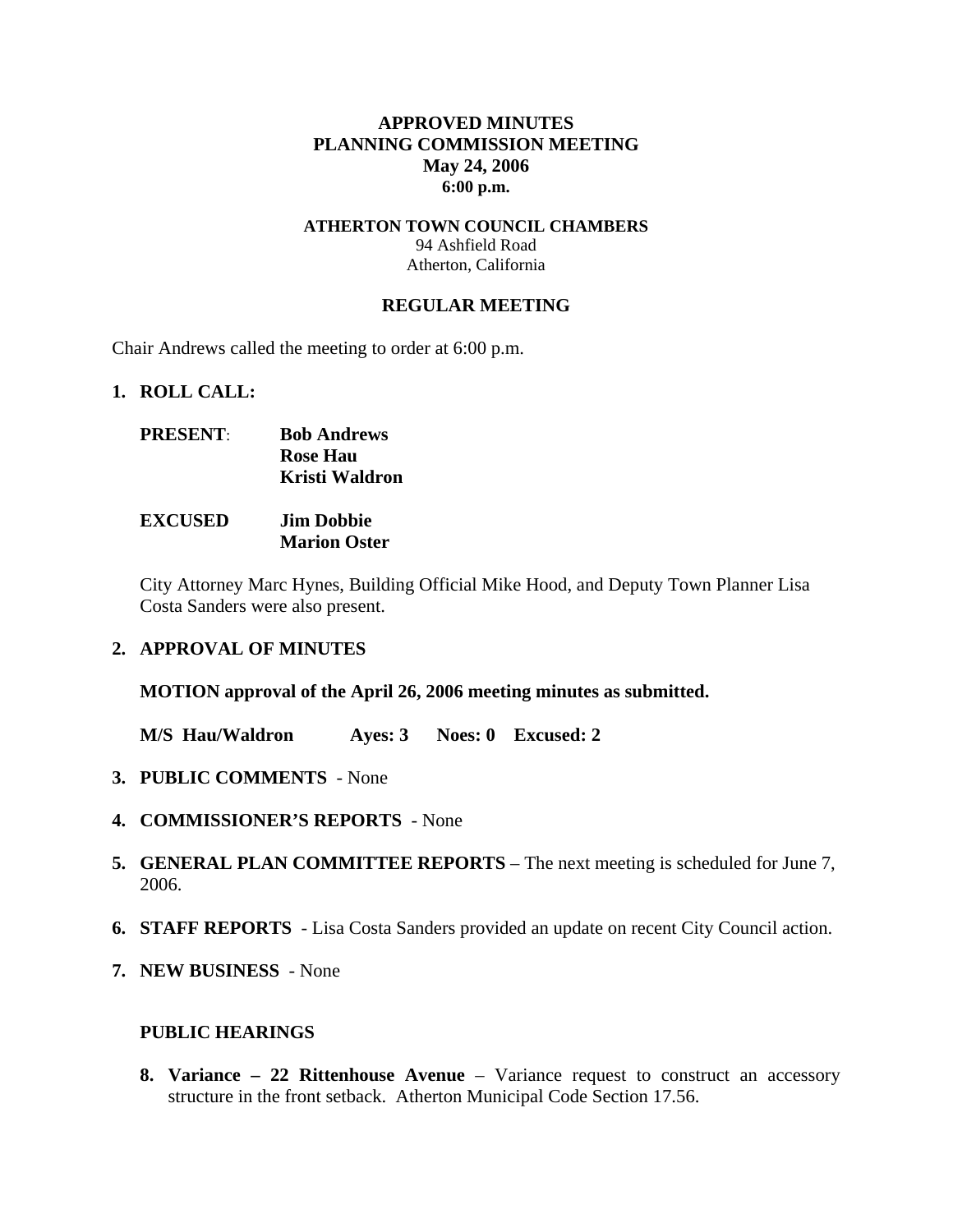Lisa Costa Sanders presented the staff report and noted the reasons outlined in the staff report to deny the Variance request.

### PUBLIC COMMENT

Lisa Cianfichi, property owner, indicated that she would like to have the carport for her children's safety.

Paul Cianfichi, Architect, reviewed the proposed plans and noted the site constraints. The applicant submitted a plan showing possible location of a garage in the rear yard which would require the removal of heritage Oak trees and a plan showing the garage door at the front of the home. Mr. Cianfichi also submitted copies of staff report for 6 Cowell Lane and minutes for the meting regarding 2 Stern Lane and 11 Michaels. The applicant indicated that the shape of the lot and the heritage trees as the basis for granting a variance.

John Sisson, 26 Belleau, indicated that he is not supportive of the Variance request.

Tom Hayes, 34 Wilburn Avenue, stated that he has five heritage trees on his property and was able to design a home and pool that preserved the heritage trees and meet all City code requirements.

Steve Hayes, 18 Belleau, expressed concern with the Variance request.

Lias Ciafichi, indicated her primary safety concern due to special medical needs of her twin children.

## CLOSED PUBLIC HEARING

**MOTION to deny the Variance request at 22 Rittenhouse Avenue based on the following findings;** 

 **M/S Hau/Waldron Ayes: 3 Noes: 0 Excused: 2** 

### **Findings:**

- 1. There are not special circumstances applicable to the property, including size, shape, topography, location or surroundings, where the strict application of the Zoning Title deprives such property of privileges enjoyed by other property in the vicinity and under identical classification.
- **9. Ordinance Amendment** Ordinance amending Atherton Municipal Code Section 17.36.190 regulating basements.

Lisa Costa Sanders presented the Staff report and reviewed the proposed changes to the basement regulations.